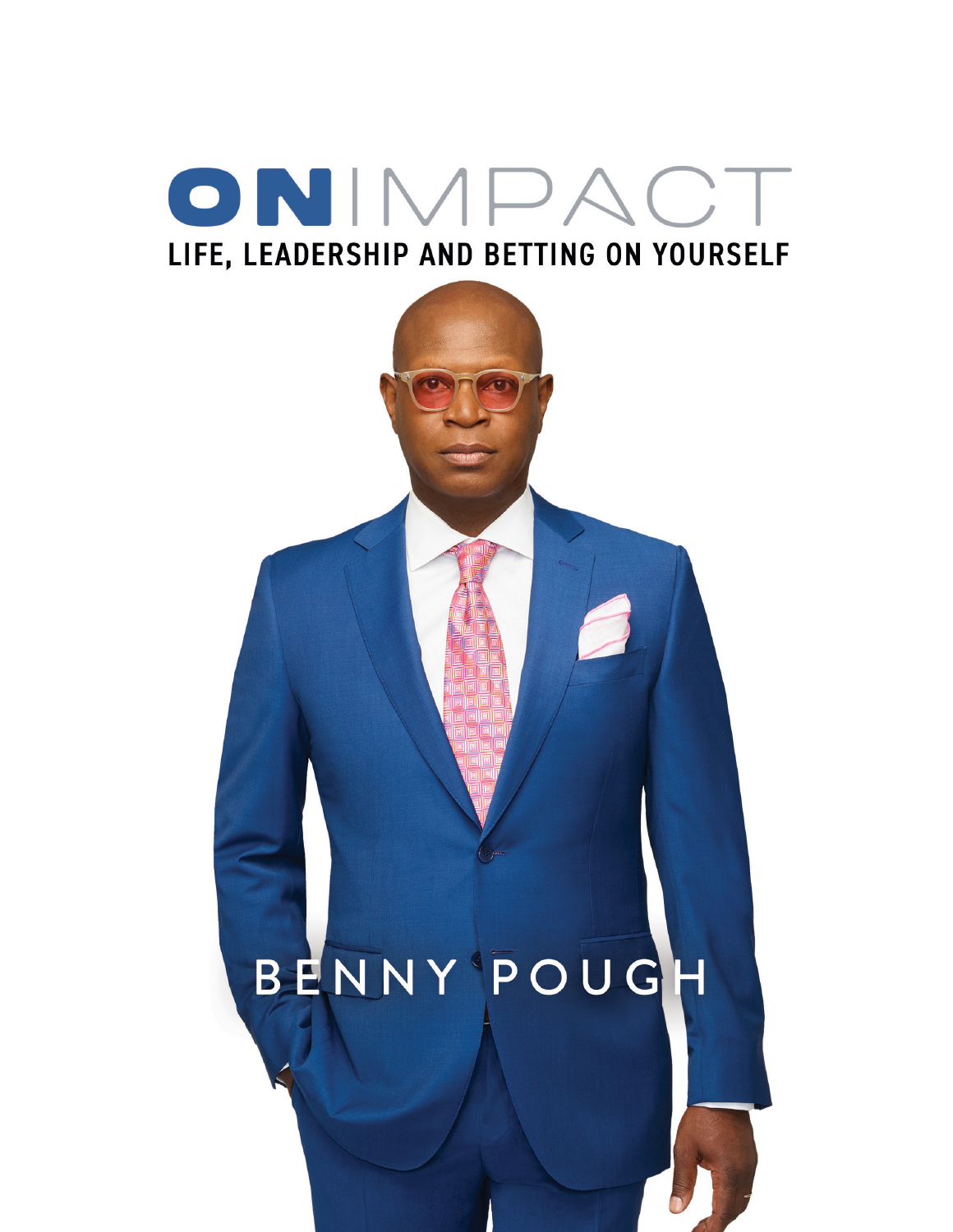### On Impact Life, Leadership and Betting on Yourself

© 2022 Benny Pough

All rights reserved. No portion of this book may be reproduced, stored in a retrieval system, or transmitted in any form or by any means—electronic, mechanical, photocopy, recording, scanning, or other—except for brief quotations in critical reviews or articles, without the prior written permission of the publisher. Published in New York, New York, by Morgan James Publishing. Morgan James is a trademark of Morgan James, LLC. www.MorganJamesPublishing.com Proudly distributed by Ingram Publisher Services.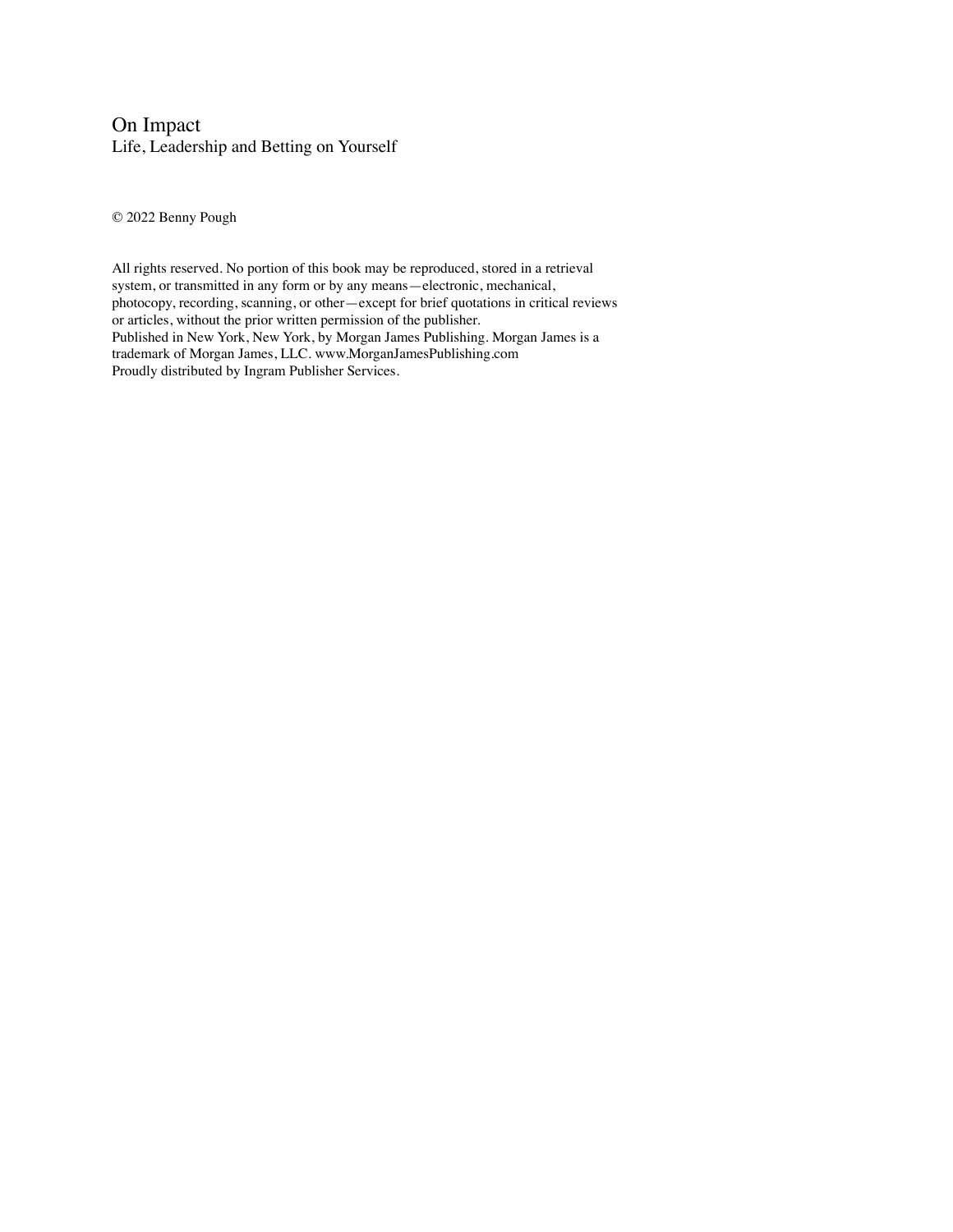*For my mother, whose love, support, and friendship exists beyond the confines of space and time. Her spirit is forever with me.*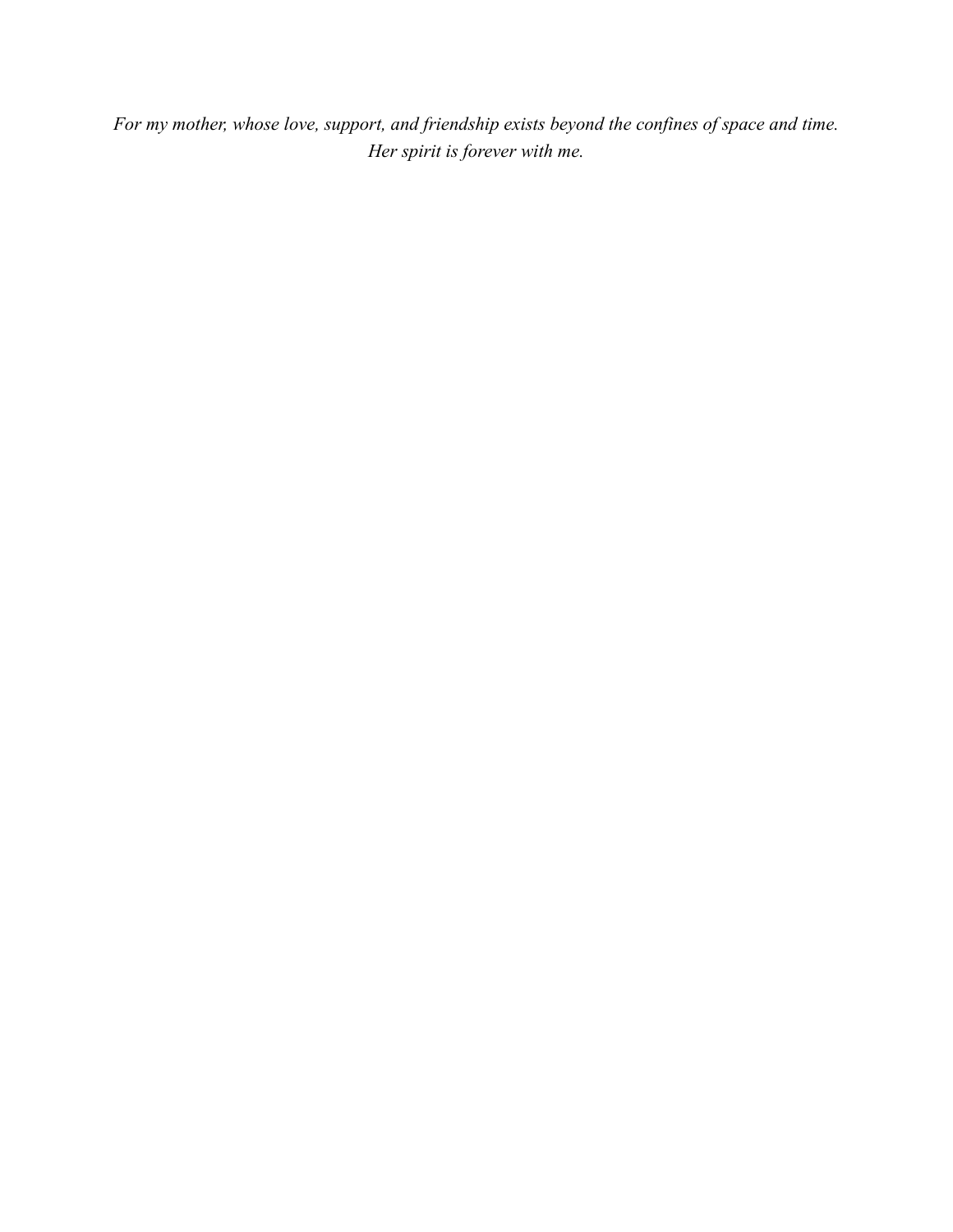# **ACKNOWLEDGMENTS**

First and foremost, I would like to thank God, for His favor, mercy, and consistency in my life. To the surgeon who saved my life in the accident, Dr. Terrance Curran, thank you for using your magic hands to repair my broken body. Thank you to my wife and children for supporting me through my wins and shortcomings. To Benjamin Pough Jr., thank you for your fundamental recipes on becoming the best man I can be. And finally, thank you to the On Impact team: Dedra Tate, Rian-Ashlei McDonald and Raoul Davis, as well as my editing team at Rain Drop Creative.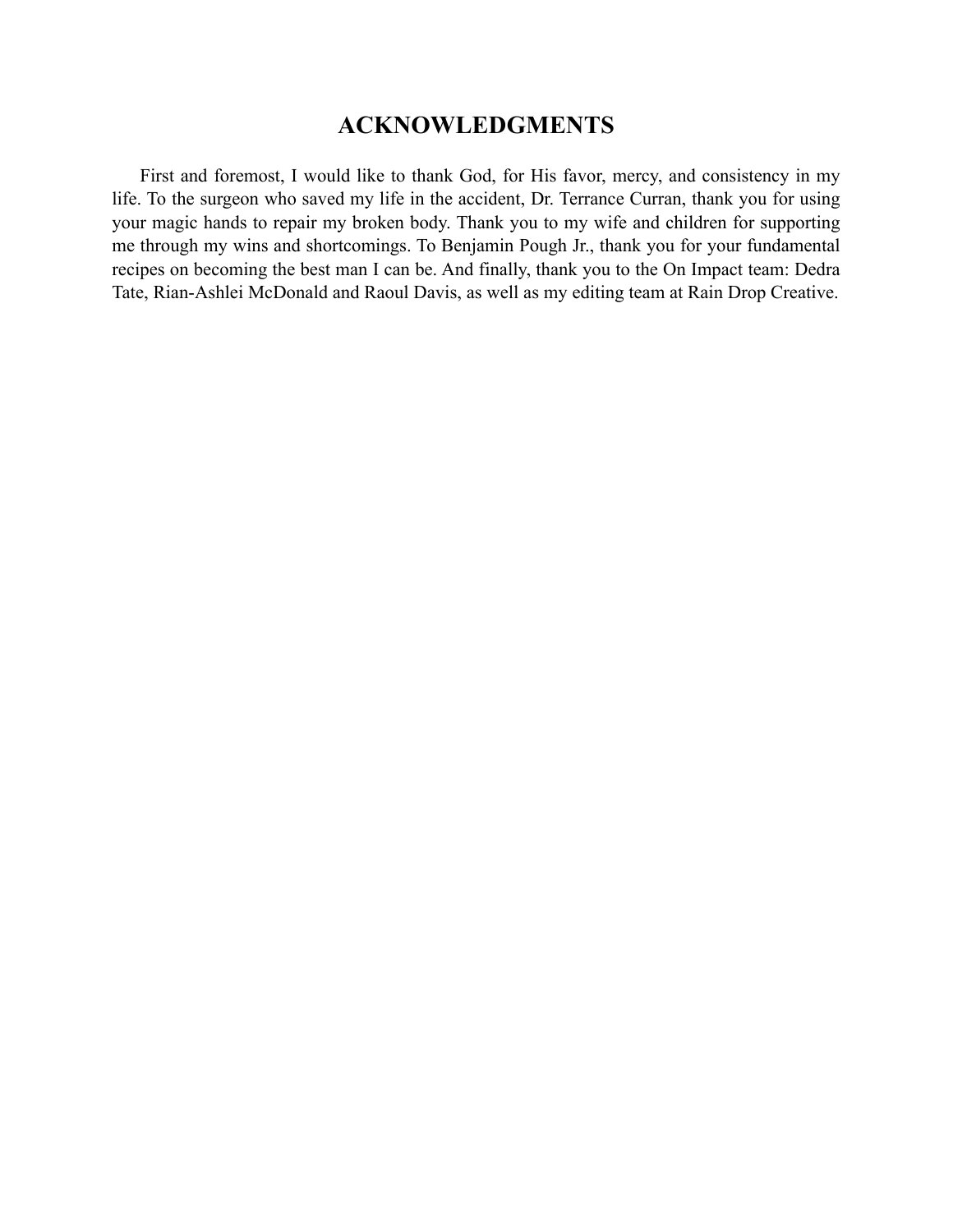## **PREFACE**

"As iron sharpens iron, so one person sharpens another," has always been the foundation of my relationship with Benny Pough. Seventy-two hours after Benny strutted into the Def Jam Records office for the first time, I had no doubt he was a mover and a shaker.

On that day, I had assembled an independent radio team to distribute Kayne West's, *Thru the Wire*. Mind you, this was pre-fame Kanye, but don't get it twisted—the infamous ego was in full effect. Benny led the overall radio promotions when the *powers that be* weren't sold on *College Drop Out*, or for that matter, Kayne the Rapper. Because I vouched for Kayne and *College Drop Out*, it was my responsibility to get traction on his inaugural song. So, I rolled my dice with Benny, who, at the time, was the Head of Radio Promotions at Def Jam. My trust was not misplaced: Benny made *Thru the Wire* a mainstream hit. The song launched Kayne's career and was the impetus to my multi-decade brotherhood with Benny.

To put it mildly, Benny is a magnet. Early on, I was drawn to his deep-rooted integrity, charisma, and commitment to his word. He always does what he says he's going to do. Additionally, Benny is contagious in the way he interacts with people and always makes sure that everyone around him feels comfortable and valued. These values have become the cornerstone of his identity. Whether you are the CEO of the label, a superstar artist, or the intern bringing him a bagel, he will never "big time" you. When Benny enters a room, it lights up: what he brings to the table can't be taught or bought. Day in and day out, from the first time I shook Benny's hand, he has shown himself to be a true leader. After the acclaim of *Thru the Wire*, Benny and I worked on the next three singles Kayne released from *The College Dropout* album.

Parallel to the Kayne promotions, I had another song, *Can't Stop Won't Stop*, that I needed to push. Our process was akin to a two-part assembly line at a factory: I brought the record, and Benny did his magic. He strategically placed the records at certain stations, he knew when to release the songs, and he consistently implemented a custom-fit, comprehensive strategy for each single.

Early on, Benny was instrumental in securing some of the biggest hits we achieved at Roc-A-Fella Records. One of our shared experiences that resonated the most was our successful work on *No Better Love* by Young Gunz and Rell. At that time, I witnessed firsthand Benny's passion, stamina, and high spirit. We spent an entire day in his office as he played the song at least thirty times. He would scream over and over at the top of his lungs as if I were two blocks away, "Yo Biggs, you sure?" He kept looking at me and hollering across the desk, "You sure this is it?" We listened to that song on "repeat" until we knew every verse and every note.

After a drink or two, we signed off on it and then went to work promoting the single. The song shot up to the Top 10 and broke 5,000 spins on the radio. It was an early win which confirmed to me that Benny was not only a star, he also knew how to make a fourteen-hour workday feel like a lively hour-long lunch.

In writing this foreword, I had to abandon my professional relationship and my personal friendship with him and ask, "Why is Benny the right person to write this book?" I did not have to think about it for long because the answer was simple: few people make it out of neighborhoods like those Benny and I were born in, and those who do make it out, do not always prioritize giving back like Benny does. In addition to this, *On Impact* is a road map for young Black